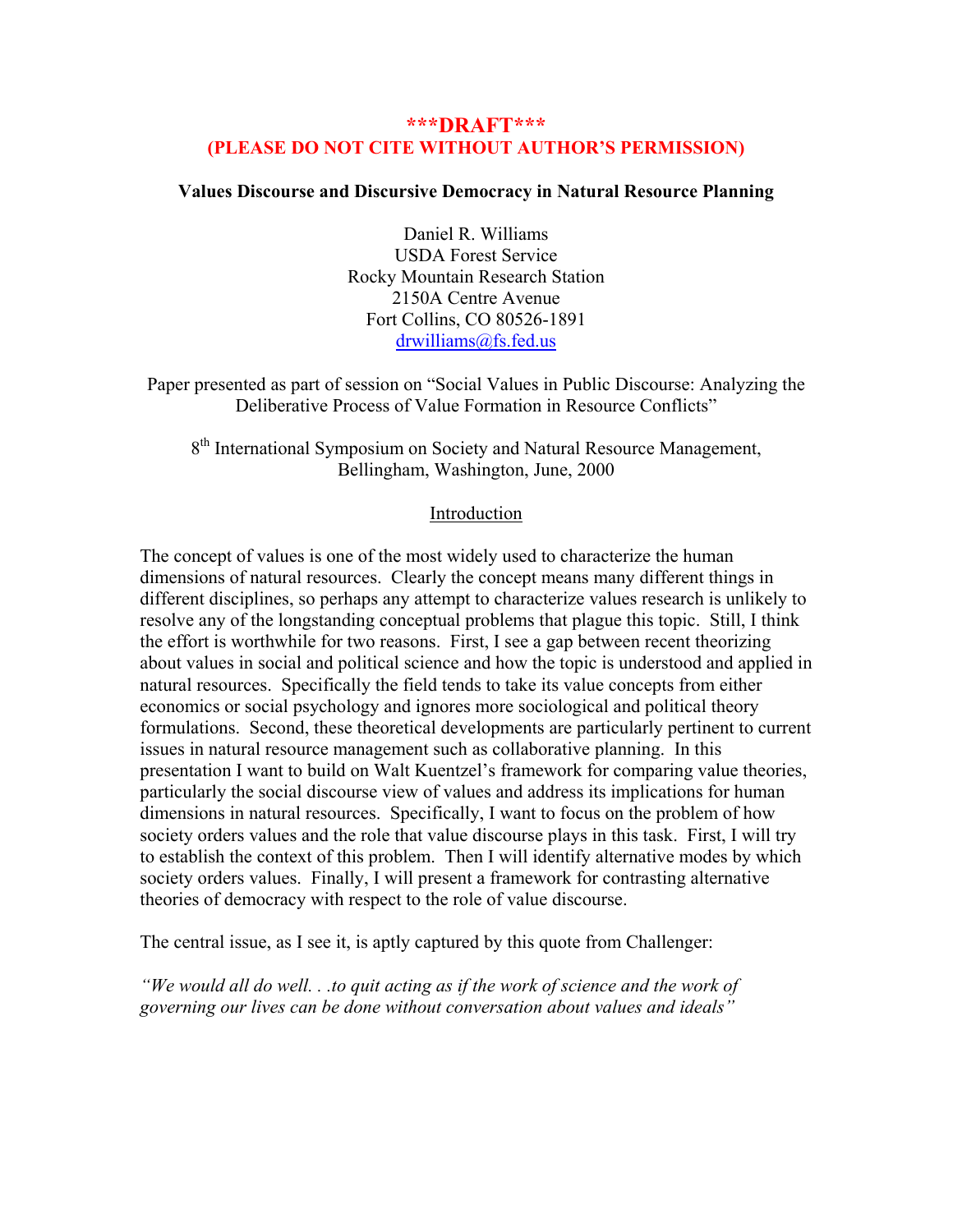Let me illustrate by relating a little parable:

There once was a large federal agency that coveted the approaches and successes of the private sector in meeting its "customers" needs. In an effort to develop a more businesslike, customer-friendly approach, this agency (which shall go nameless) hired a Fortune 500 marketing guru for technical guidance and council. The first few sessions between the highly esteemed consultant, robed in the finest vestments of any on Wall Street, and the assorted agency personnel, modestly adorned in boots and bolo ties, were spent learning the language and ways of each others' worlds. In one early meeting, the marketing guru was stressing the importance of collecting systematic data on customer preferences and values. Several of the government employees pointed out that face-toface interaction with customers is increasingly valued within the organization and, furthermore, there are laws requiring local managers to use small-group, informal meetings and conversations to get to know and understand their customers. The guru was aghast that such irregular and unstructured dialogue, using statistically unrepresentative samples of customers, was a required and even preferred method of learning about "customers" and their desires and values. To him it was inconceivable that such an approach was actually viewed by some as superior to scientifically assessed public opinion and it further reinforced his disdain for the bureaucratic inefficiency and irrationality of government. At this point, having noted that the guru's resume included a discipleship with the exalted Daniel Yankelovich, high priest of opinion research, one insolent agency employee suggested the guru consult the high priest's book Coming To Public Judgment for an explanation as to why "conversation about values" was necessary and in some ways superior to the kinds of attitude and value assessments typically dispensed by card-carrying consultants indoctrinated in the ways of what Yankelovich called the "cult of technical control" (Yankelovich, 1991).

This parable helps to illustrate an underlying ambivalence natural resource managers have about the role of the public in natural resource decisions. On the one hand they are encouraged to engage in dialogue with the public. On the other hand their scientific training and tendency to engage technical expertise to solve what amount to value conflicts lead them to distrust that same public dialogue. What possible role can conversation play in planning that is not captured by hard-nosed scientific assessments of public opinion? What is the purpose of conversation in policy deliberations if not to measure constituent values and preferences? Why heed Challenger's words about the wisdom of conversation in matters of values and ideals or, for that matter, the sage wisdom of a repentant high priest of market research?

Ambivalence about public conversation and values is deeply rooted in the natural resource tradition of scientific management and its technical impulse to separate facts from values. As scientists and science-minded managers, we value the power of analytical tools to reveal not just biophysical truths, but the valuations the public holds toward alternative management regimes. But we also see the public as uninformed about natural resource matters and discount public values as criteria for sound management. Hence, dialogue strikes us as both unnecessary given our technical abilities -- it is an inefficient and unreliable way to collect public opinion information -- and unwise given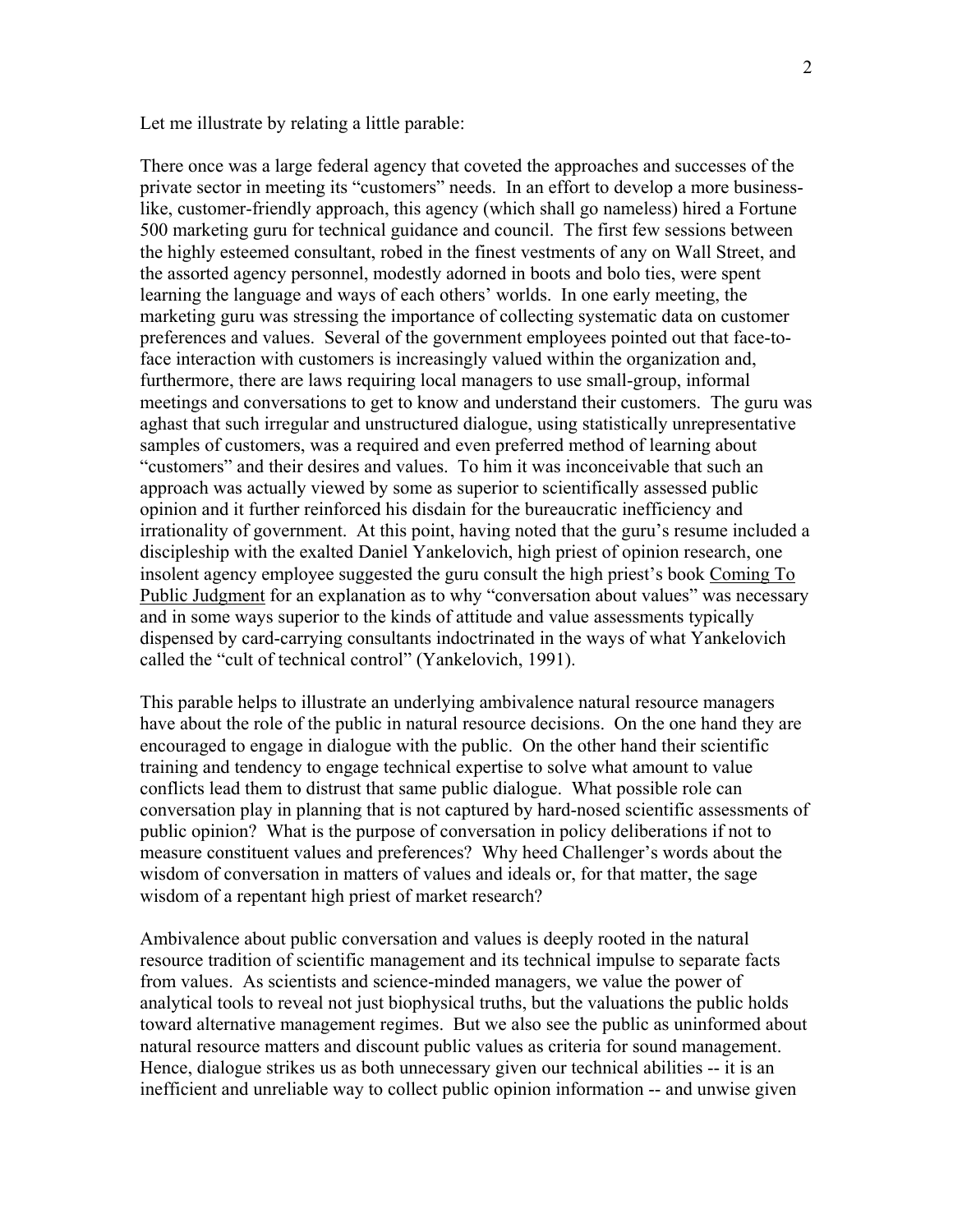the public's lack of understanding of complex natural resource issues. However, as citizens and public servants we also value democratic principles and recognize that the public should have a say in the management of public resources, if for no other reason than there is at least some therapeutic value in allowing citizens to voice there opinions directly. In addition, dialogue is potentially virtuous if it can serve as a vehicle for informing citizens of the scientific realities and ecological constraints on management.

This ambivalence also lurks beneath recent efforts to reform natural resource decisionmaking as exemplified by the Committee of Scientist's Report (Committee of Scientists, 1999). The two major recommendations of that report are to use "the best available science" and "collaborative dialogue" to guide forest planning efforts. But it is unclear from the report how to combine the best available science with civic dialogue. As worthy as these two directives may be, they also tend to be contradictory (Cortner & Moote, 1999, p. 19, p. 61; Yankelovich, 1991). In calls for sound scientific decisions, "scientists" often complain that science has been ignored in natural resource policy debates, setting up a tension between more or better science and more public participation (Aron, 1979 cited in Webler & Renn, 1995; Alverson et al., 1994; Ebel, 2000; Thomas & Burchfield, 1999). Similarly, calls for expansion of citizen input into environmental decision-making reflect public distrust of agency experts and recognition that technocratic decision-making tends to hide experts' values and biases behind the veil of scientific objectivity (Brown, 1987; Wellman & Tipple, 1990; Williams & Matheny, 1994). This contradiction between science and dialogue is particularly acute when the best available science interprets values in economic terms as pre-given, autonomous preferences of individuals; in other words making values primarily a technical matter and rendering superfluous any conversation about values in public policy. This "fundamental paradox" as Daniels and Walker (forthcoming) describe it, is widely recognized in public administration. Yet, the COS Report offers not a whisper of contradiction between its dual injunctions of using the "best available science" and "collaborative dialogue" in natural resource decisions. All too often those who acknowledge some contradiction think science can or should trump politics, hold naively to a strict separation of facts and values, and betray an abiding distrust of public input (cf Ebel, 2000).

The end result is natural resource managers do a poor job involving the public because they are confused about the nature and purpose of dialogue and how to meld it with expert science. Befitting their technical orientation they liken public involvement to information gathering (Cortner, 1996). Or they dismiss it as political bargaining and positioning disconnected from the "truth" that science provides (Ebel, 2000). For public involvement to be more successful we need broader recognition of the value of conversation, not just among managers and scientists, but also within the public at large.

In sum, there are significant, but under-appreciated professional and social barriers to bridging the tension between the best available science and collaborative decisionmaking. These include nearly exclusive use of economic/social-psychological conceptions of values as fixed, sovereign preferences and widespread assumptions about the nature of politics and political theory that mirror these economic/management science views of values. Both have the effect of undermining public involvement and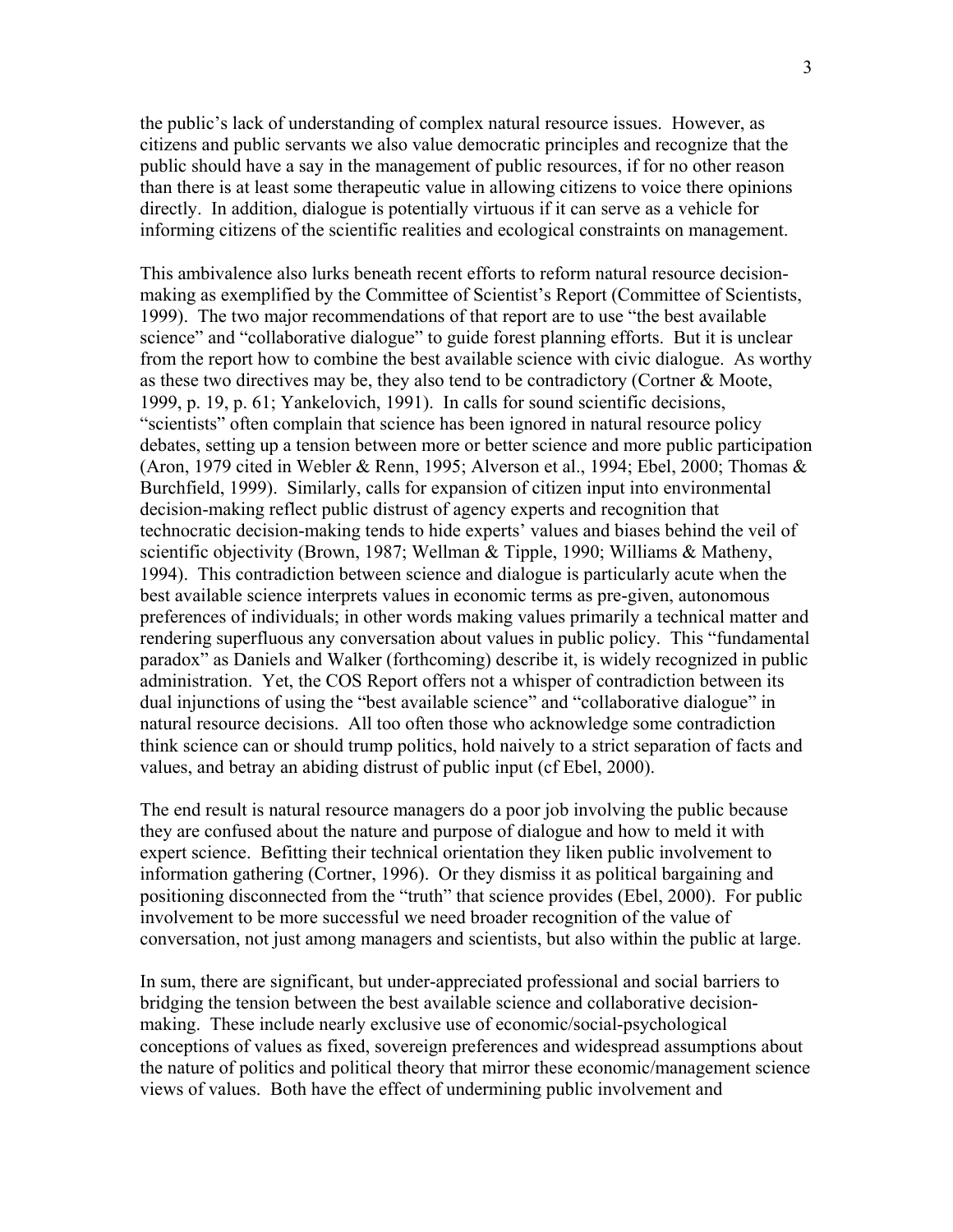conversation, as public conversation would seem pointless in a world where values, interests, or preferences are sovereign and fixed.

To help alleviate some of this ambivalence I want to present some of the alternatives to what Kuentzel earlier in this session characterized as the social utility theory of values. I will do this in two ways. First, I will present a critique of the economic conception of values and suggest other bases for the valuation of goods that necessitate public discourse. Second, I will present some of alternative theories of democracy that provide normative support for value discourse and public involvement in natural resource decision-making.

#### The Science of Values

The main problem with the science of values in matters of public policy is its tendency to extend private market relations or economic logic into the public realm. In fact the pervasive application of economic logic to all aspects of society has been thoroughly documented in the sociological literature on modernity (Wolfe, 1989). As Anderson (1990, p. 179) states it: "A distinctive feature of modern capitalist societies is the tendency of the market to take over the production, maintenance and distribution of goods that were previously produced, maintained and distributed by non-market means." If this statement holds anywhere it surely applies to natural resources where policy debates have long been articulated as an economic versus moral question (cf. Norton, 1991).

The problem isn't with economics per se but determining which goods should be the subject of market transactions (and by implication market valuations) and which should not. Concepts of value and valuation as applied in natural resource management generally fail to distinguish between economic goods from other kind of goods (Sagoff, 1998). Anderson (1990) provides a useful framework for illustrating the differences between market (use) and alternative modes of valuation (See Table 1).

Anderson begins by noting that the market is an institution or procedure for making valuations. And like any institution, it embodies norms for regulating the production, exchange, and enjoyment of goods that are sensitive to some qualitative differences among values and insensitive to others. The task of ordering (producing, maintaining, and distributing) natural resource values would seem to fit squarely within this analysis. It is not just a task of identifying possible goods (values or benefits) that might accrue from natural resource management (e.g., carbon sequestration, recreation, economic goods, or scientific knowledge), but also a question of the appropriate means by which society should order, evaluate, or decide among the production, distribution and maintenance of these various goods.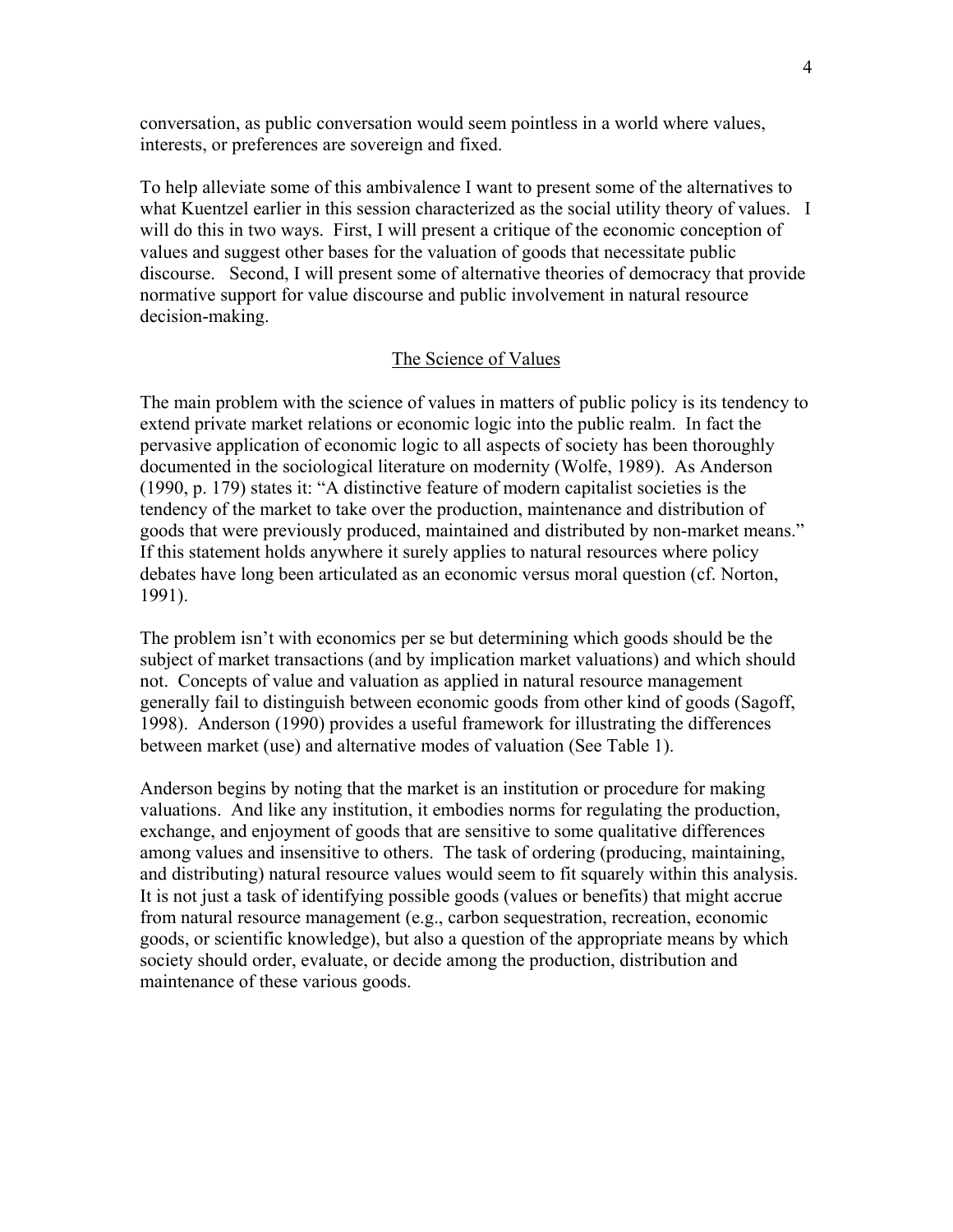| Table 1. Contrasting Valuation Modes and<br>Norms (from Anderson, 1990) |                                                          |  |  |  |  |
|-------------------------------------------------------------------------|----------------------------------------------------------|--|--|--|--|
| <b>Modes</b>                                                            | <b>Norms</b>                                             |  |  |  |  |
| Use                                                                     | Impersonal, taste, advantage, exclusive & rival,<br>exit |  |  |  |  |
| Intrinsic                                                               | Respect, acceptance                                      |  |  |  |  |
| Personal                                                                | Intimacy, attachment, gift, commitment                   |  |  |  |  |
| Shared                                                                  | Fraternity, need, mutual benefit, shared, voice          |  |  |  |  |

Anderson describes four modes for the valuation of goods and the corresponding social norms that regulate these different types of exchange. The most familiar mode of exchange is the use mode, which involves subordinating something to one's own ends. Markets render use valuations based on several social norms. These norms include impersonal relations (transactions with strangers), freedom to pursue one's own advantage unrestrained by consideration of others' advantage, equating values to matters of personal taste, where goods exchanged are exclusive in consumption and rival in competition, and where dissatisfaction is expressed by exit from the market. These norms can be contrasted with three other valuation modes or sets of social norms for regulating the production, distribution, and maintenance of goods.

The first alternative is what Anderson calls the intrinsic mode. Intrinsic norms for valuation deal primarily with respect and acceptance of the object as it is, rather than for how it can be used. Here is where we would likely note ecological and aesthetic values. We can, as economists have, develop economic values of such goods using contingent valuation and other pricing techniques. But this nevertheless requires subordinating their intrinsic value to an economic end. To illustrate, most people object to any attempt to measure the economic value of a human life because the question presumes that the value of a human life can be compared to the usefulness of ordinary consumer goods such as toothpaste and automobiles. Similarly, people object to questions about their willingness to pay for clean air on the grounds that they are being asked to pay to restore that which is intrinsically good, but which has been degraded by allowing people to subordinate its value to a mere economic good (Dustin, 1992). That is, it only makes sense to ask the question of willingness to pay from within the use mode of exchange.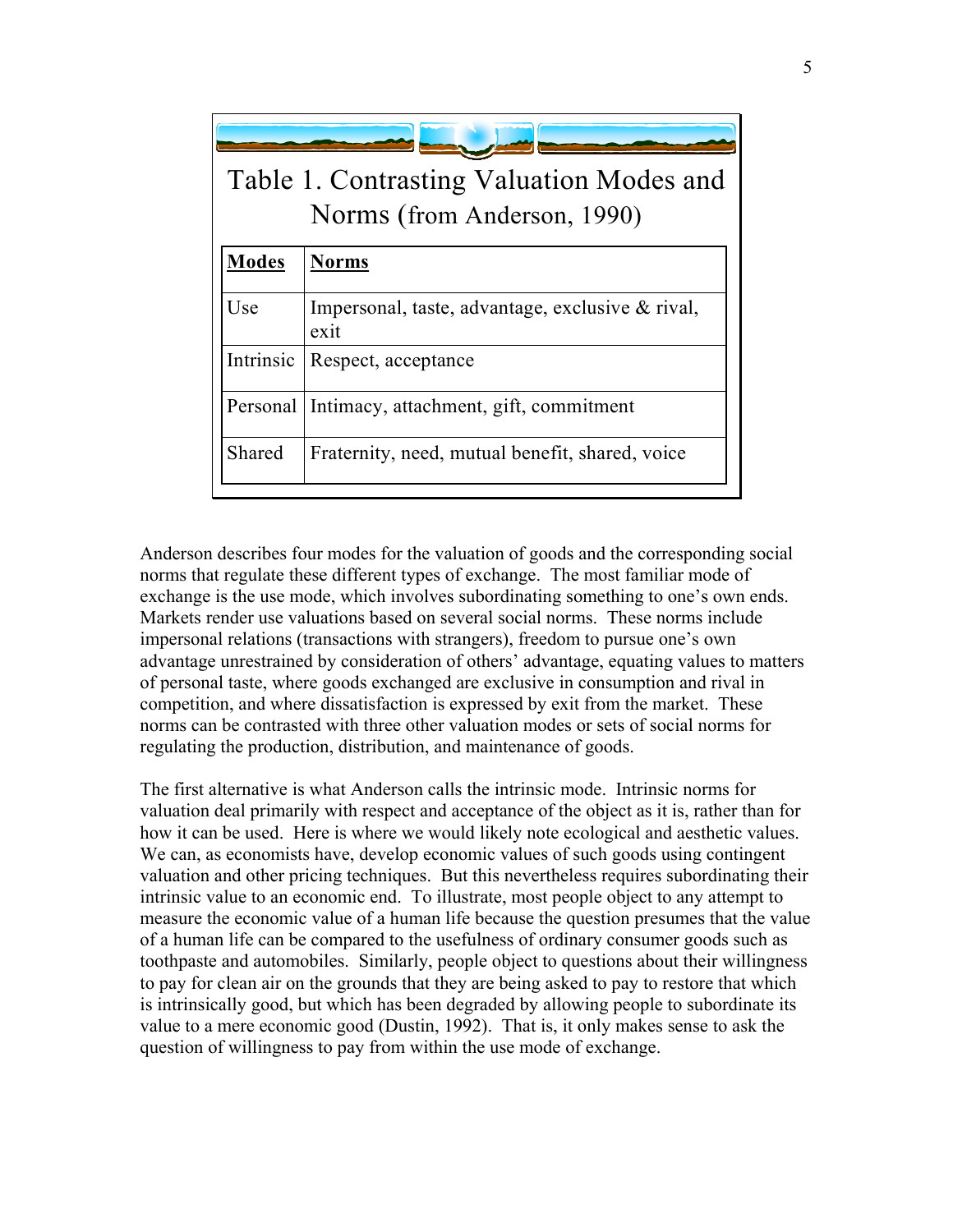Aside from the market, what kinds of institutional mechanisms are or can be invoked to allocate intrinsic goods? Wolfe (1989) argues that early theorists of economics such as Adam Smith expected institutions associated with civil society (e.g., family, social conventions, cultural norms and traditions, law, and religion) to act as constraints on purely private approaches to regulating social transactions. In essence valuing intrinsic goods involves ethical-political considerations rooted in culture. Ironically, the modern age is marked by both a growing societal awareness of the intrinsic values of nature (cf. the expansion of environmental ethics as documented by Nash, 1989) and the dominance of market institutions for valuation of these goods over the institutions of civil society (Sagoff, 1988).

A second alternative might be called the personal or sentimental mode of exchange. Many goods are not just useful, but also loved and cherished. Whereas commodities are interchangeable, cherished goods are unique, irreplaceable, and given up only under duress. In this case the dominant norms deal with commitment to the relationship and expressions of identity and self. Anderson develops her ideas about this mode by discussing interpersonal relations among friends and family and the role played by goods exchanged in such relationships. Goods such as trust, loyalty, sympathy, affection, admiration, companionship, and devotion cannot be bought and sold (though she notes that people sometimes deceive themselves in the attempt). Rather, the exchange of goods in personal relationships is guided by the spirit of gift rather than the spirit of commercial transaction. To impose market norms of exchange for these goods undermines their authenticity and value. Gifts of love or intimacy for example, "cannot genuinely be procured for oneself by paying others to produce them or by appealing to another's personal advantage to provide them" (Anderson, 1990, p 186).

Extending this idea to cherished places, we can recognize the value of a specific landscape as not a result of consuming its natural qualities, but as a kind of gift one receives from the specific relationship with that landscape. For me the Desolation Wilderness is such a place; no other landscape has the personal meaning of that place. I value the Desolation not as "wilderness" per se but as the memory-filled place called Desolation Wilderness. In this context we might ask not only what are the values that people receive from such a place, but in what ways do people contribute something to its value?

A third alternative mode of valuation deals with value as public symbols and expressions of shared ideals. This is the political mode of evaluation. As Anderson (1990, p. 181) notes some "values cannot be realized in private acts of use, but reside in shared public understanding of the meaning and significance of the good." As an example, Anderson describes sites of historical events as having value as part of national heritage. Preservation of these values requires constraints on use such as zoning ordinances to preserve the architectural integrity of the features and buildings associated with such sites.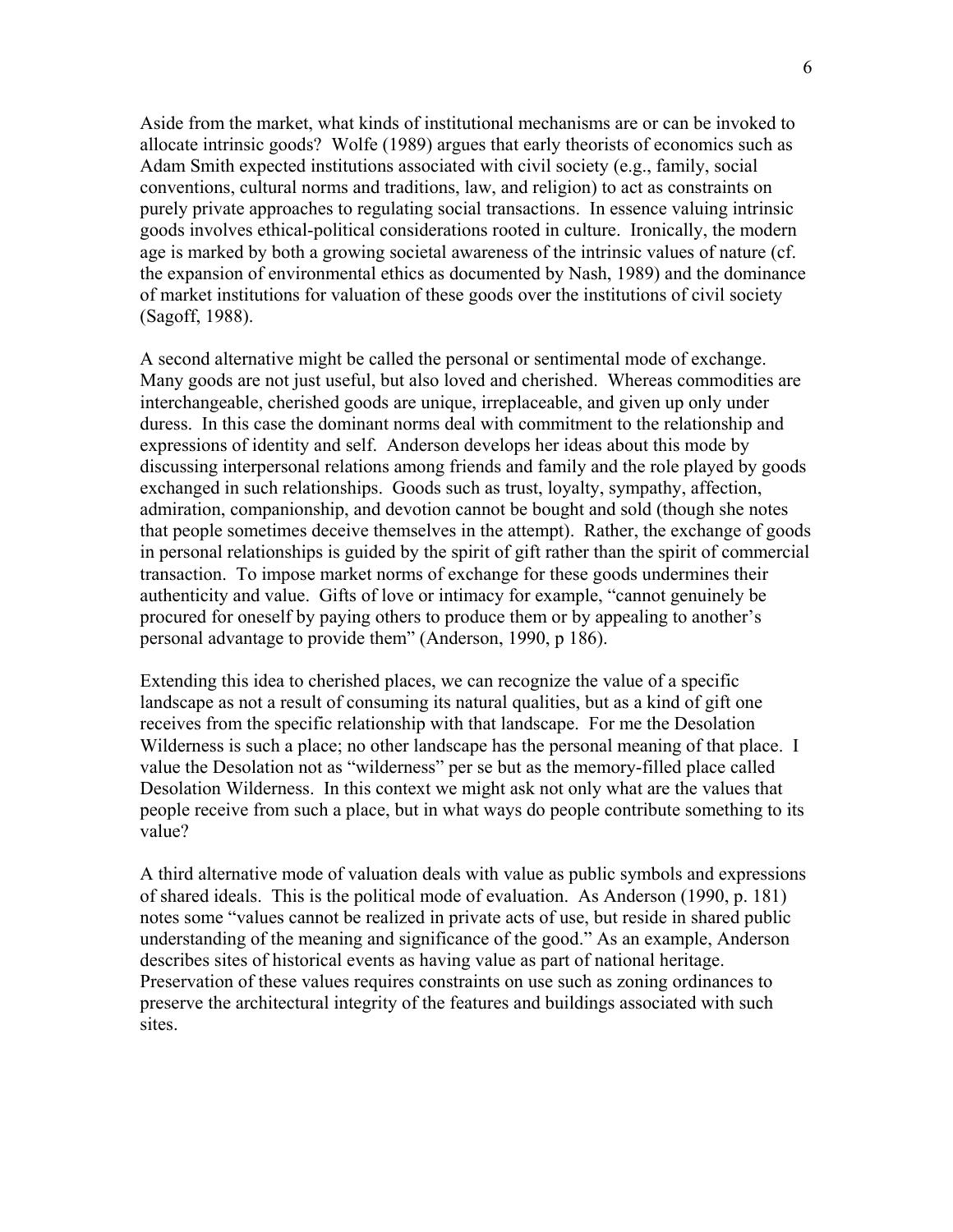The norms for these shared goods contrast sharply with the norms of the market. These norms include fraternity in place of self-interest, mutual benefit in place of exclusive use, need over want, and voice instead of exit as the expression of dissatisfaction. Fraternity is expressed through common provision of services in contrast to the separateness of parties in a commercial transaction or the special relationship between parties in personal gift relationships. Publicly provided goods are provided to all, not just to those who pay. Shared goods are necessarily realized in common activities and rights to these cannot be fully distributed in exclusive increments. When goods being distributed are not public, distribution takes place in accordance with some conception of the relative need of a citizen rather than in accordance with want. Most importantly from a discourse perspective, citizens participate in the allocation of goods based on voice rather than exit. For example, determination of need is based on democratic deliberation. The difference between voice and exit is also related to the way respect for other is demonstrated in market versus political relations. In market transactions one respects the privacy of the consumer by not inquiring into the reasons for wanting something beyond a level necessary to satisfy that want. In public transactions respect for fellow citizens is to take their reasons for advocating a particular position seriously; that is to inquire as to reasons for holding a particular view. Thus, public goods are produced and distributed through institutions and practices that deliberate over the shared concerns of citizens. Market mechanisms of exit do not respond to reasoned ideals any differently than unreflective wants. The realization of shared values requires a forum for working out these understandings together.

Attempting to order these shared goods by market mechanisms tends to detract from their value. In an argument reminiscent of Olmsted's views on public parks, Anderson notes that the goods provided by public spaces are qualitatively different than if they are provided privately. Public space promotes the free and diverse association necessary for fraternity, civility, and democracy (see also Putnam, 2000). Like public spaces, public roads contribute to a similar freedom of association. With a private system of roads one would need to ask permission of each owner to visit the people and places made accessible by such roads.

A critical feature of recognizing these different modes of valuation is that the market or use mode tends to colonize all others (Anderson, 1990; Wolfe, 1989). Intrinsic, personal, and shared modes of evaluation constitute constraints on use. In capitalist societies we tend to value the dismantling of these constraints to "free up the market." Modernization can be understood, in part, as a process in which market norms are increasingly used to regulate more and more social interactions that previously were produced and distributed by non-market means. Anderson's scheme for organizing values and valuations implies that not all values, benefits, goods, or services should be ordered by means of market norms, nor should attempts to weigh and judge them be turned over to technical analysis. Anderson's analysis suggests that an important process for deciding about the production and distribution of these various goods is vigorous, reflective public discourse. This kind of deliberation can create and improve public values and is an essential feature driving the growing movement toward collaborative decision-making in natural resource planning.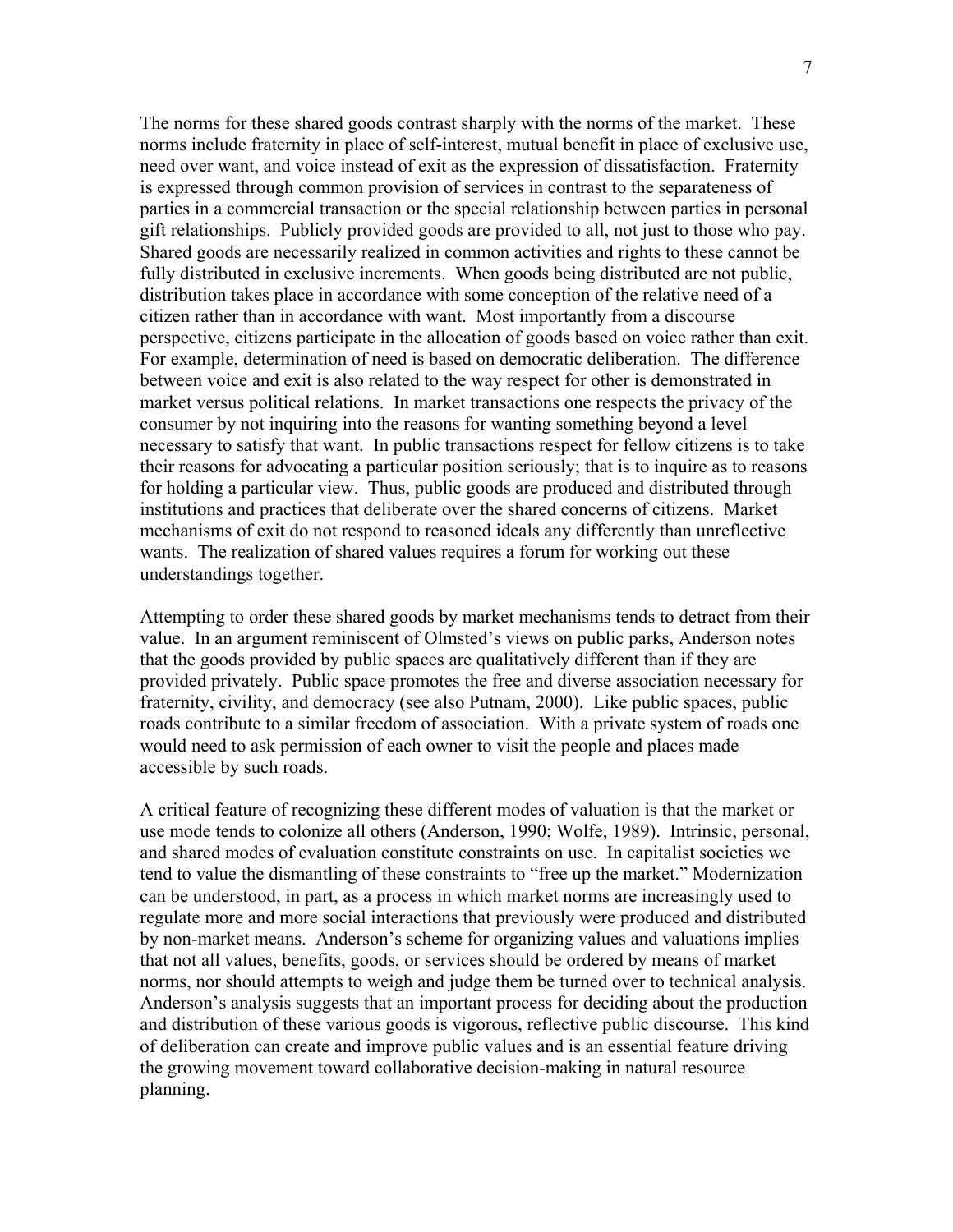## Value Concepts and Models of Democracy

Thus far we have examined discursive concepts of values in relation to economics. A somewhat different angle, one that helps to understand the deliberative process for evaluation, comes from political theory. As developed in this presentation political theory can be conceived as the study of certain processes for how society orders values. Or from Anderson's perspective it is the "shared" mode of valuation (ordering of values) relative to the market or the "use" mode. But what we actually see by comparing political theories of democracy is that the different political theories are somewhat aligned to the different theories of value already identified.

Commonplace notions of democracy often equate it to voting (which renders politics almost indistinguishable from economics). I would like here to outline some of the major competing models of democracy and show how values, conversation, and decision making differ across these views. Two major categories of democracy might be called the Market or Liberal tradition (what most people understand as democracy) and Forum or Discourse views (which recall town hall views of democracy) (see Stanley, 1990). Liberalism refers to interest-based expression of preferences and demands where each person defines her own interests. The function of politics is to aggregate the divergent interests of autonomous civil society. In the pluralist version of liberalism, the goal of democratic decision-making is to decide among polices by maximizing individual welfare assuming individual citizens can best define and judge their own interests. Policy formation is essentially a competition between interests. In the expert or managerial version of liberalism, the search for correct public policies is likened to the search for scientific knowledge, where there is a single correct answer to planning problems. Expert or scientific management presumes that the wants of individuals can be identified and analyzed by technical experts (experts can perfect the market if you will). From the expert/managerial perspective, public participation is a way to increase public support for the delegating authority to experts. Public preferences in the managerial tradition of natural resource management are often registered or ordered using the surrogate tools of economics, allowing managers to evaluate choices through technical procedures that presumably reflect such individual sentiments.

These two models are viewed as liberal because they presume the domain of values to be the province of autonomous individuals that operate in a fixed a priori way in the formation of policy. In contrast forum models presume that values are endogenous to policy deliberations. As Elster (1998, p. 1) notes, forum democracy "revolves around the transformation rather than simply the aggregation of preferences." Forum views of democracy focus on high-level communication processes, which occur within both parliamentary bodies and the informal networks of the public sphere. Alternative formulations of forum models differ in the extent to which they accept a priori the existence of shared values within the polity. In the republican or communitarian view, political discourse seeks the clarification and articulation of a pre-existing common good. The aim of political discourse is the creation of solidarity among citizens. At the other extreme "agnostic" forum models take society to be "composed of diversities that can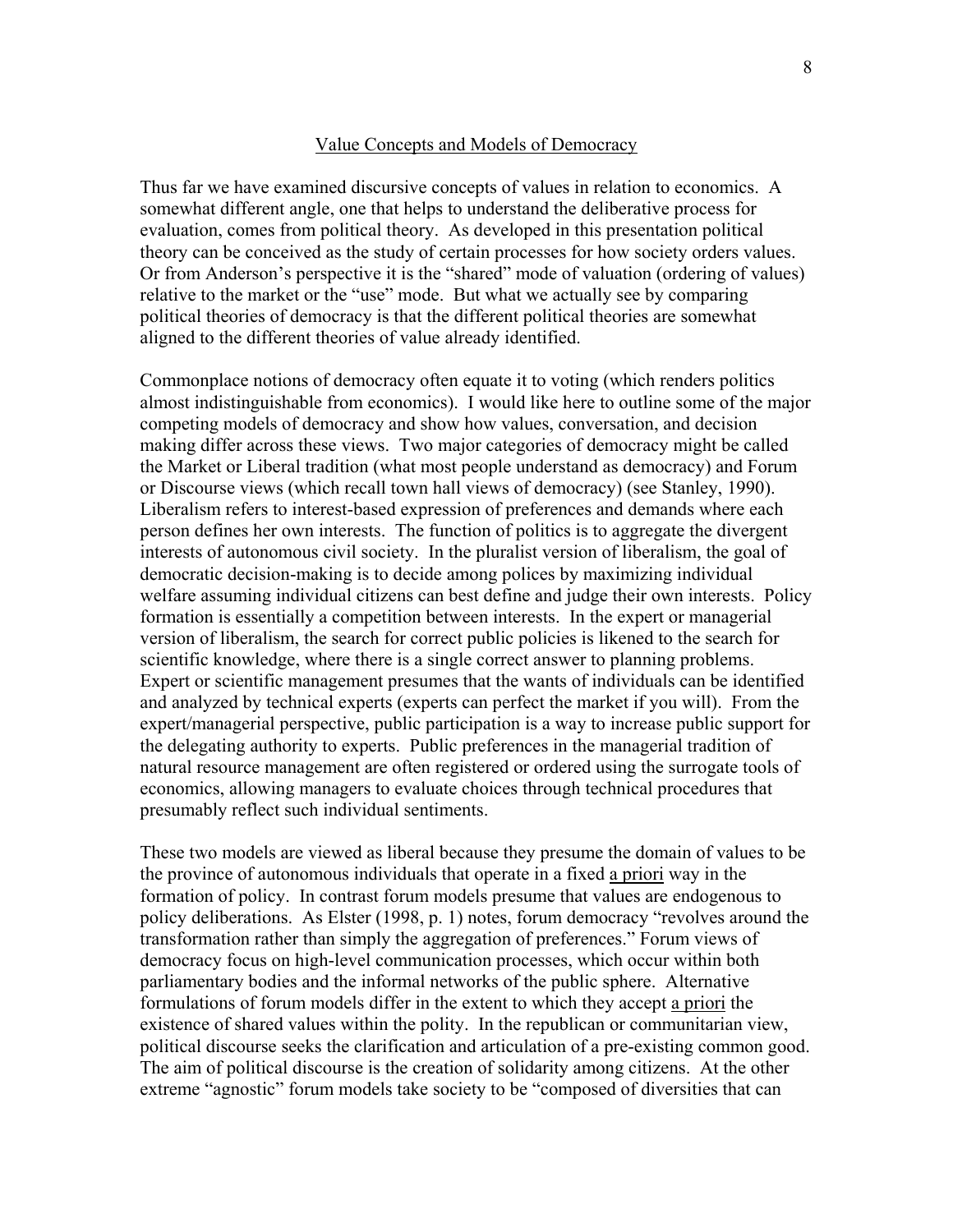nonetheless enjoy moments of communality when, through public deliberations, collective power is used to promote or protect the well-being of a collectivity" (Wolin, cited in Benhabib, 1996; p. 7). Differences are seen as ubiquitous and ineradicable, there is always residual conflict.

Table 2 presents a preliminary attempt to compare these ideas drawing on a number of theorists (Benhabib, 1996; Stanley, 1990; Williams & Matheny, 1994). The table examines the four models of democracy in terms of conceptions of the participants, the processes for ordering of values, the criteria used to judge the outcomes of these processes, the nature of value agreement and consensus, and the form of rationality.

Values as reflected in conceptions of participants suggests the distinction between private values and shared or citizen values. In pluralist and expert models, participants are understood as individual supplicants bearing wants. In communitarian and discursive models participants are social beings embedded in diverse, fluid and overlapping "discursive communities" each with their own system of meaning, forms of knowledge, ways of reasoning, and modes of expression. In the communitarian version, "community member" implies some cohesion with respect to group-defined interests. However, the existence of ingroup-outgoup differences remain problematic -- who shall count as a community member? In the fully discursive or agnostic model, "citizen" implies greater acceptance of social differences but also a duty to a larger polity that might even include non-human nature.

| <b>Table 2 Comparison of Models of Democracy</b> |                             |                            |                                          |                                 |               |  |
|--------------------------------------------------|-----------------------------|----------------------------|------------------------------------------|---------------------------------|---------------|--|
| Model of<br><b>Democracy</b>                     | <b>Participants Process</b> |                            | Outcomes                                 | Values/<br>Consensus            | Rationality   |  |
| <b>Pluralist</b>                                 | Individual<br>Supplicants   | Negotiation/<br>Bargaining | Welfare<br>Maximization I<br>(efficient) | Balance of<br>Interests         | Instrumental  |  |
| Expert                                           | Individual<br>Supplicants   | Technical/<br>Scientific   | Welfare<br><b>Maximization</b><br>(true) | Scientific<br>Understanding     | Instrumental  |  |
| Communitarian                                    | Community<br>Members        | Dialogue                   | Articulation<br>of shared<br>values      | Discover Pre-<br>existing Unity | Communicative |  |
| Agnostic/<br><b>Discursive</b>                   | Citizens                    | Dialogue                   | Civic<br>Education                       | Episodic<br>Agreement           | Communicative |  |

These various models of democracy also support different conceptions of democratic process for ordering values (Lauber & Knuth, 1998). In the pluralist model democracy amounts to mediation, negotiation, or bargaining among competing interests in which all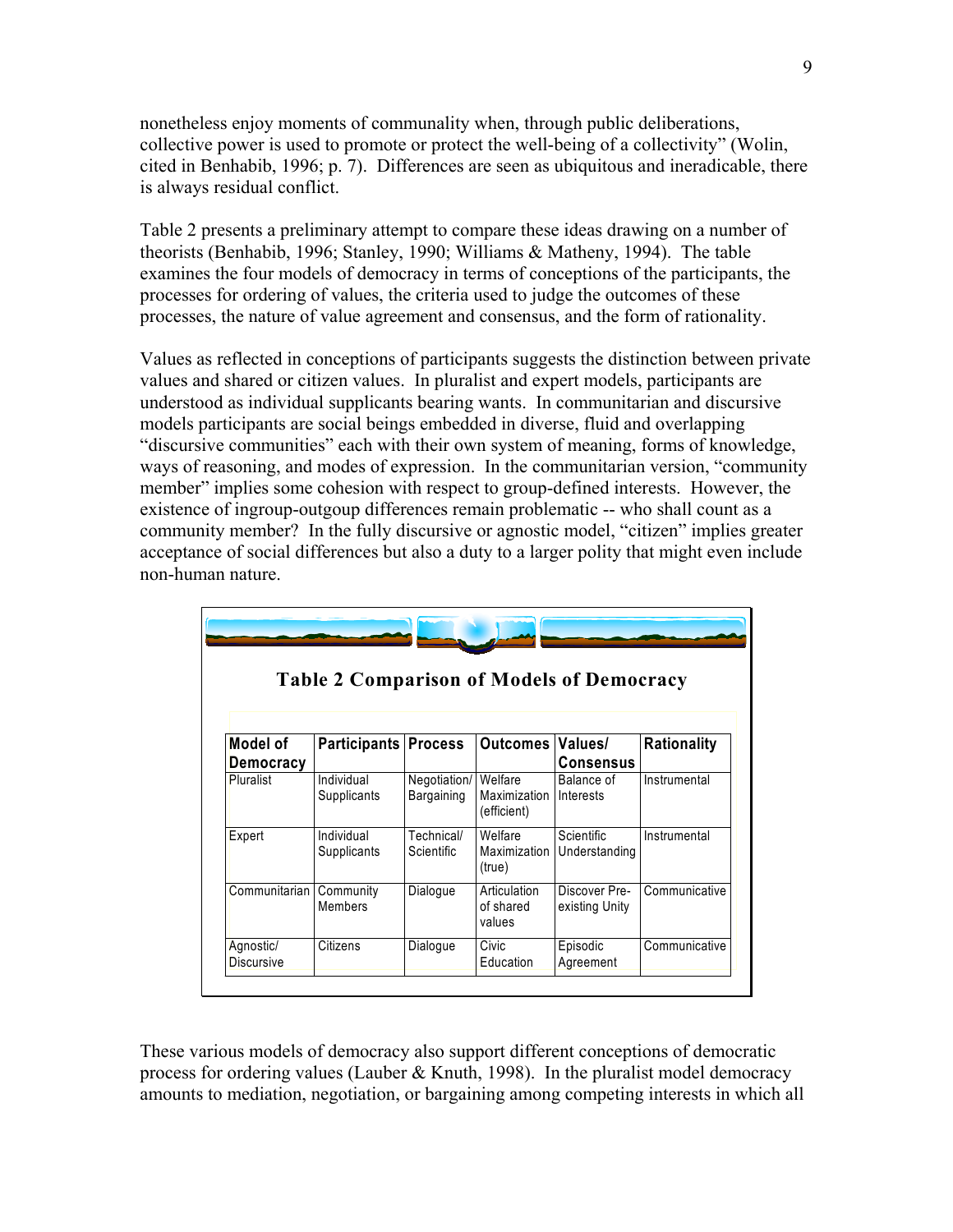interests are presumed to be morally equal. Bargaining and negotiation can take the form of lobbying or formal dispute resolution processes. Within natural resource agencies, the planner's role is to be a neutral arbitrator in these multi-party negotiations (see Yaffee & Wondolleck, 1994; Susskind et al. 1999). The expert model takes a more technocratic approach to policy formation. As variant of the pluralist model, in the expert model policy alternatives can be judged by the degree to which they satisfy aggregate citizen preferences (economic efficiency) or, in a scientific variant, policy alternatives can be judged based on "objective" scientific standards of what is technically sound. In contrast to these liberal conceptions of planning process, the forum models emphasize dialogue. While liberal models might involve the public in some form of dialogue (as a form of data gathering), the forum models essentially equate planning with dialogue. Rather than adjudicating between competing interests, planning is understood as recognizing and confronting competing systems of meaning (Dryzek, 1990; Healey, 1997).

Outcomes describe the result of policy analysis and the criteria of good decisions. In the case of pluralist and expert models, the outcome is to seek welfare maximization, understood, respectively, as economic efficiency and technically sound (true). The communitarian view emphasizes discovery of shared values (solidarity) whereas the discursive view involves creating new values through civic education. In the latter case, policy issues are treated as opportunities to learn about social differences. Recognizing social differences forces participants to transform interests into appeals for wider justice (Young, 1996).

Democratic processes must in some way resolve differences in values. In the pluralist model, differences are ubiquitous and the best one can achieve is some optimal balancing of interests (compromise). In the expert model some level of scientific consensus or understanding is sought which points to an "objective" resolution. The communitarian view seeks out some pre-existing unity or shared identity among community members. Finally, the discursive model presumes only episodic agreement. That is the discursive approach differs from the communitarian approach by not presuming any pre-existence of social unity. It emphasizes that politics is always a struggle among differences and that the best one can hope for is episodic agreement (Benhabib, 1996).

In terms of values, a crucial difference among models is that forum models of democracy embody the ideal that citizens can perfect their preferences whereas market/liberal models take values as fixed. Communicative rationality involves giving reasons for our values and preferences, in contrast to instrumental rationality, which assumes that preferences are given and need only be aggregated. In communicative rationality evaluation of the good is determined by better argument.

Though critical theorists generally agree that a discursive approach to environmental planning more accurately reflects the reality of practice and, normatively speaking a more democratic practice, there is strong disagreement regarding the issue of existence or necessity of consensus or unity. The debate is often framed as whether some form of political unity (shared identity) is a necessary precondition for democratic discussion or merely a possible outcome of such discussion. Some see unity to be a prior condition of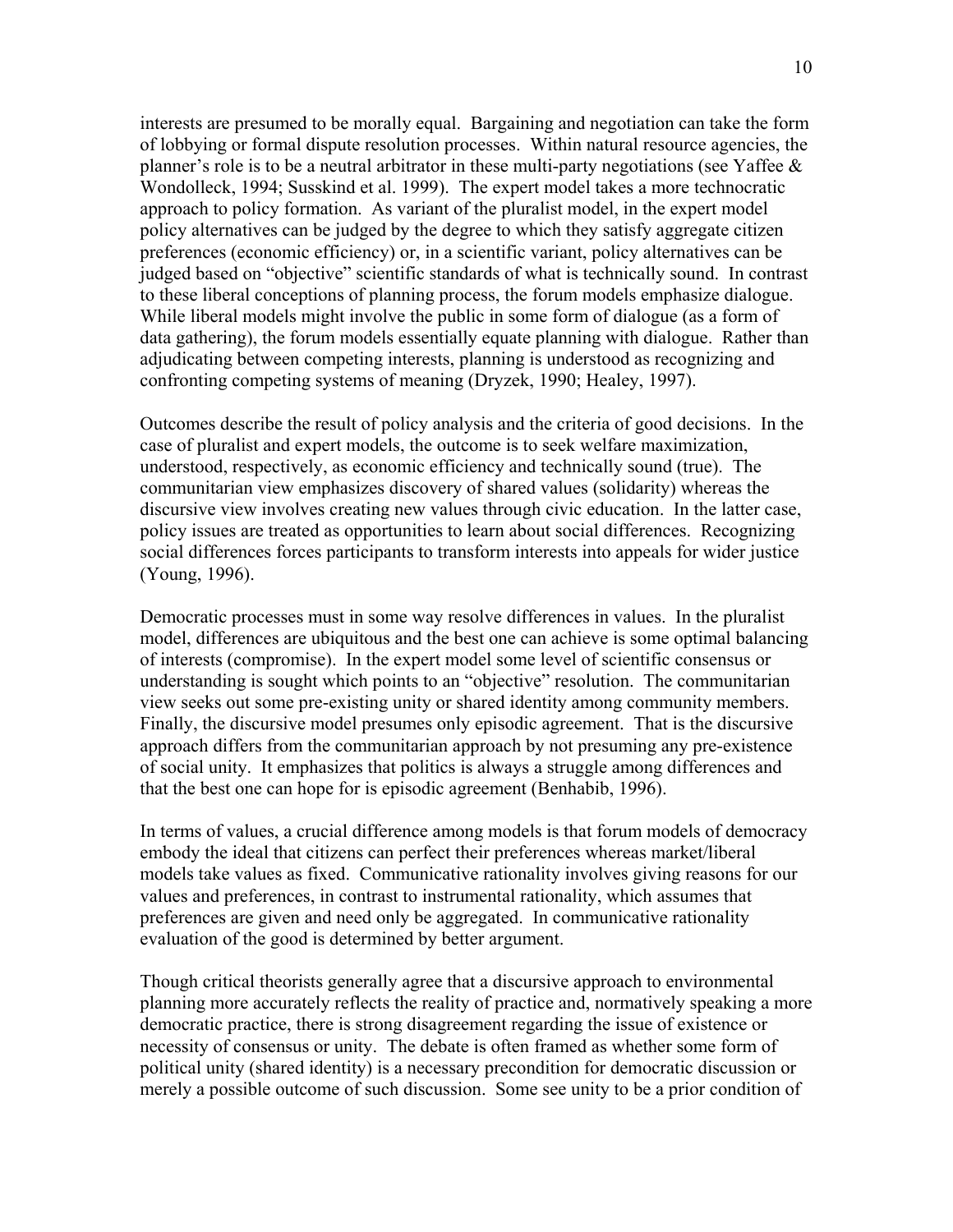deliberation in the form of some "shared understanding" and this appears quite common in the collaborative models (see Selin and Chavez, 1995). Others talk about the search for consensus and even of discovering public values as an outcome of such processes (Cortner, 1996). In this latter view the task of moving from subjective preferences associated with a pluralist view to more objective views of collective problems is often viewed as a process of discovering or constructing consensus.

Young (1996) identifies several problems with assuming a pre-existing unity or seeking consensus as a planning goal. First, the technological complexity and social pluralism characteristic of modern society cast doubt on the possibility of a common understanding of a given policy question. In fact, in many planning situations and even in collaboration among experts, differences in worldviews and vocabularies are often impediments to collective action (Brown, 1987; Busenberg, 1999). Second, if discussion succeeds primarily when it applies to what the discussants all share then none of the participants need revise their viewpoints in order to take account of perspectives of others. Third, viewing consensus as the central feature of collaborative processes tends to enfranchise those already empowered. This results because appeals to the common good are likely to perpetuate the differentials in social position, power and resources. Benhabib (1996, p. 8) goes even further noting that the challenge is not just a pluralism of values and world views, but "pluralism 'at the axiological level' which recognizes the impossibility of ever adjudicating without contest and without residue among competing visions of the good, of justice, and of the political." At its best democratic consensus is ephemeral and episodic.

Still, some minimal social unity is generally acknowledged as necessary to constitute a polity. Even Young (1996) has proposed that unity within the polity, while not a precondition for or outcome of deliberative processes, may simply be the result of people having to co-exist in a shared space (see also Healey, 1997; Kemmis, 1990). A minimal unity that makes possible and motivates political action is that people find "themselves in geographic proximity and economic interdependence such that the activities and pursuits of some affect the ability of others to conduct their own activities" (Young, 1996, p. 126). Kemmis (1990) for example, characterizes the history of American political institutions as intentionally designed to "keep people apart" politically and spatially, which has undermined the formation of the "civic virtues" necessary for working together in a shared place. Similarly, Healey (1997) describes collaborative planning as shaping shared space despite our differences or "making sense together while living differently." Young sets out three conditions for this kind of minimal unity: Significant interdependence (i.e., geographic proximity), formally equal respect, and agreed-on procedures.

Positions on unity or value consensus generally break down to whether one adopts a consensus theory of society (Durkheim) or a conflict theory (Weber). Communitarians, not surprisingly, tend to take the consensus road, post-modernists the conflict road. In the communitarian approach, society is maintained through shared opinions, norms and values and social order exists to the extent that there is tacit agreement on these. By this account, the purpose of public participation is to reveal the collective conscious that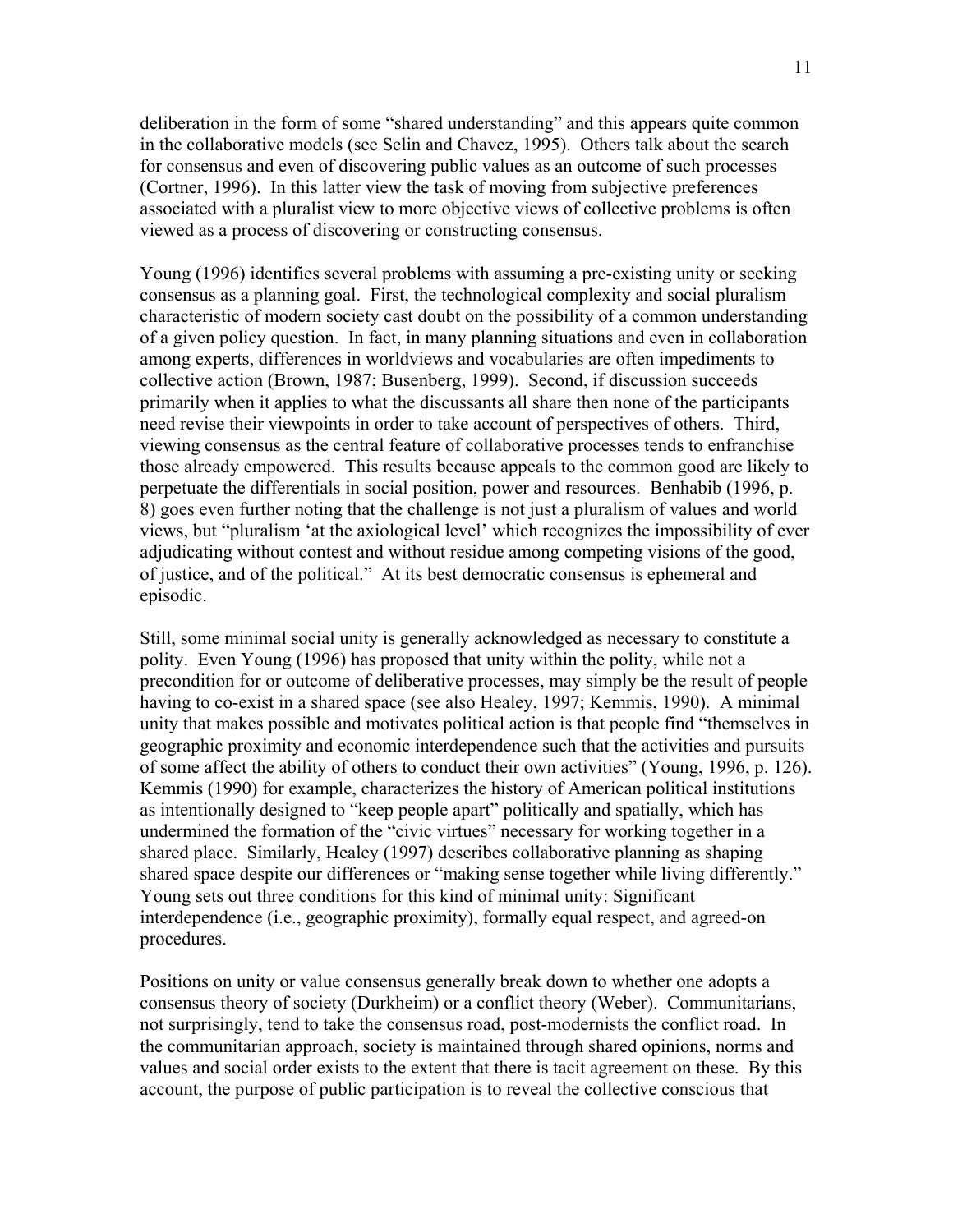already exists. In the conflict theory, ruling groups impose their values upon others and there is no collective agreement on values. By this account, the purpose of public participation is to facilitate conflict and redistribute power. By either account, however, participation is superior to its alternative. "Communitarians have shown that despite the intentions of liberal political theory and modern social science to make of politics a primarily technical matter, it remains a moral one. Postmodernists remind us that community must not exclude any members and that the genuine mix of all in the intellectual and political process will be the best guarantee against the tyranny of one or a few groups" (Challenger, 1994, p. 211). The aim is primarily about reaching understanding of others, and only secondarily about reaching consensus on courses of action.

## Conclusions

So where has this journey through theories of valuation and democracy taken us? My main argument is that meaningful public involvement presupposes the possibility of value transformation through the exercise of public reason. Economic and social psychological theories of value that maintain the assumption of fixed preferences need to be augmented by discursive theories of value if the field is to adequately embrace public involvement. Further, there exist both theories of valuation and theories of democratic decision making that build on the presumption that conversation is an essential process for the transformation of values. The science of values applied to natural resource decision-making needs to be enlarged to include theories that recognize values (or more accurately valuation) as continuously produced through social interaction. Similarly, the ambivalence in professional understanding of public involvement can be overcome by adopting views of democratic processes (planning and decision-making) that recognize the aim of public involvement is not to take stock of public values, but to transform them. So long as we cling to the view that preferences are immutable, we can't expect citizens to transcend their own subjective valuations and seek a more general understanding of an issue.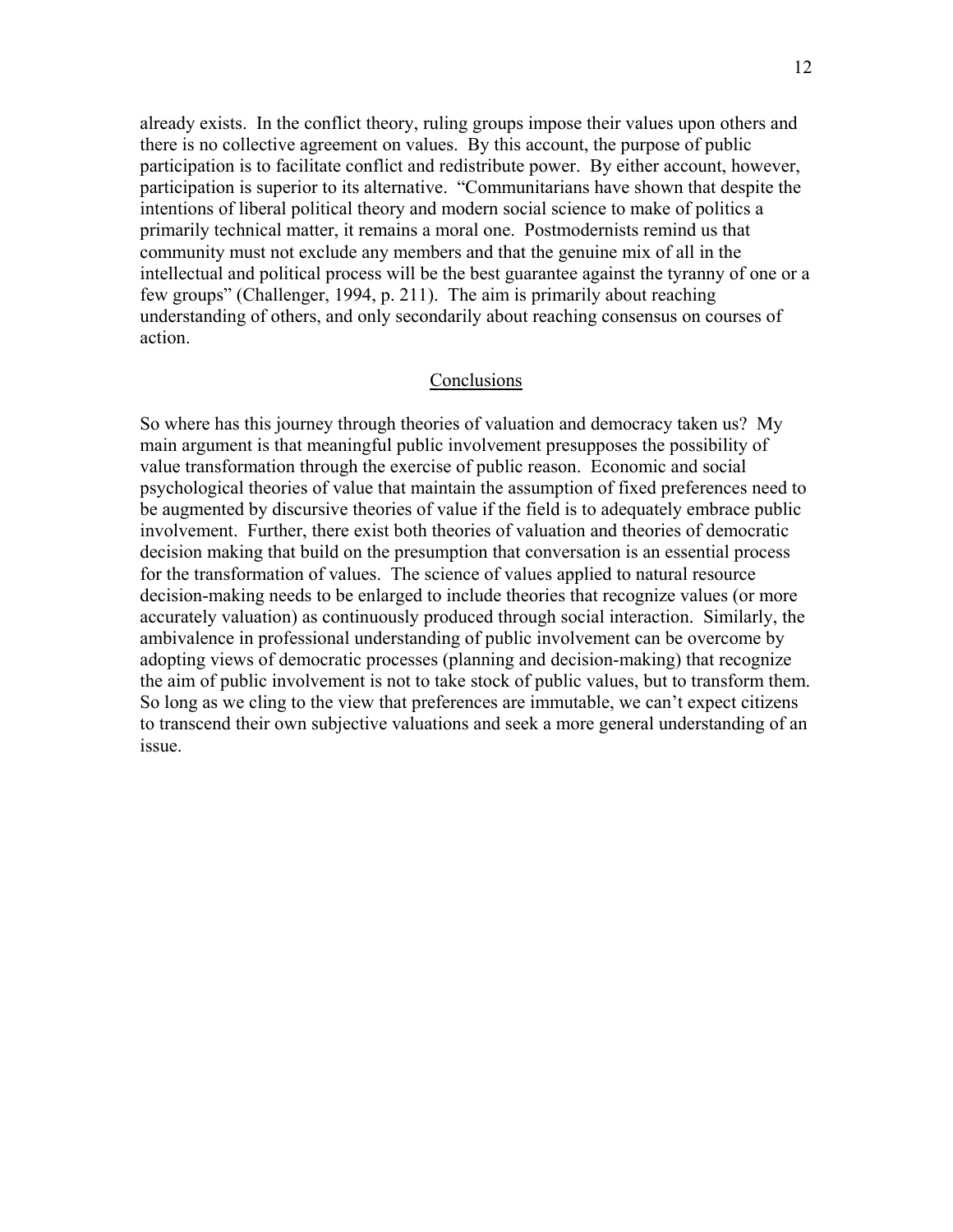#### Literature Cited

 Alverson, W. S., Kuhlmann, W., & Waller, D. (1994). Wild forests: Conservation biology and public policy. Washington, DC: Island Press.

Anderson, E. (1990). The ethical limitations of the market. Economics and Philosophy, 6, 179-205.

 Benhabib, S. (1996). The democratic moment and the problem of difference. In S. Benhabib (Ed.), Democracy and difference: Contesting the boundaries of the political (pp. 3-18). Princeton, NJ: Princeton University Press.

 Brown, D. A. (1987). Ethics, science, and environmental regulation. Environmental Ethics, 9, 331-349.

 Busenberg, G. J. (1999). Collaborative and adversarial analysis in environmental policy. Policy Sciences, 32(1), 1-11.

 Challenger, D. F. (1994). Durkheim through the lens of Aristotle: Durkheim, postmodernist, and communitarian responses to the Enlightenment. Lanham, MD: Rowman & Littlefield.

 Committee of Scientists (1999). Sustaining the people's land: Recommendations for stewardship of the national forests and grasslands into the next century. Washington, DC: U.S. Department of Agriculture.

 Cortner, H. (1996). Public involvement and interaction. In A. Ewert (Ed.), Natural resource management: The human dimension (pp. 167-179). Boulder, CO: Westview Press.

 Cortner, H. J., & Moote, M. A. (1999). The politics of ecosystem management. Washington, DC: Island Press.

 Daniels, S. E., & Walker, G. B. (forthcoming). Working through environmental conflict: The collaborative learning approach. Westport, CT: Greenwood Press.

 Dryzek, J. S. (1990). Discursive democracy: Politics, policy, and political science. New York: Cambridge University Press.

Dustin, D. L. (1992). The dance of the dispossessed: On patriarchy, feminism and the practice of leisure science. Journal of Leisure Research, 24, 324-332.

Ebel, F. W. (2000). Science should come before politics. The Forestry Source, 5(6), 1.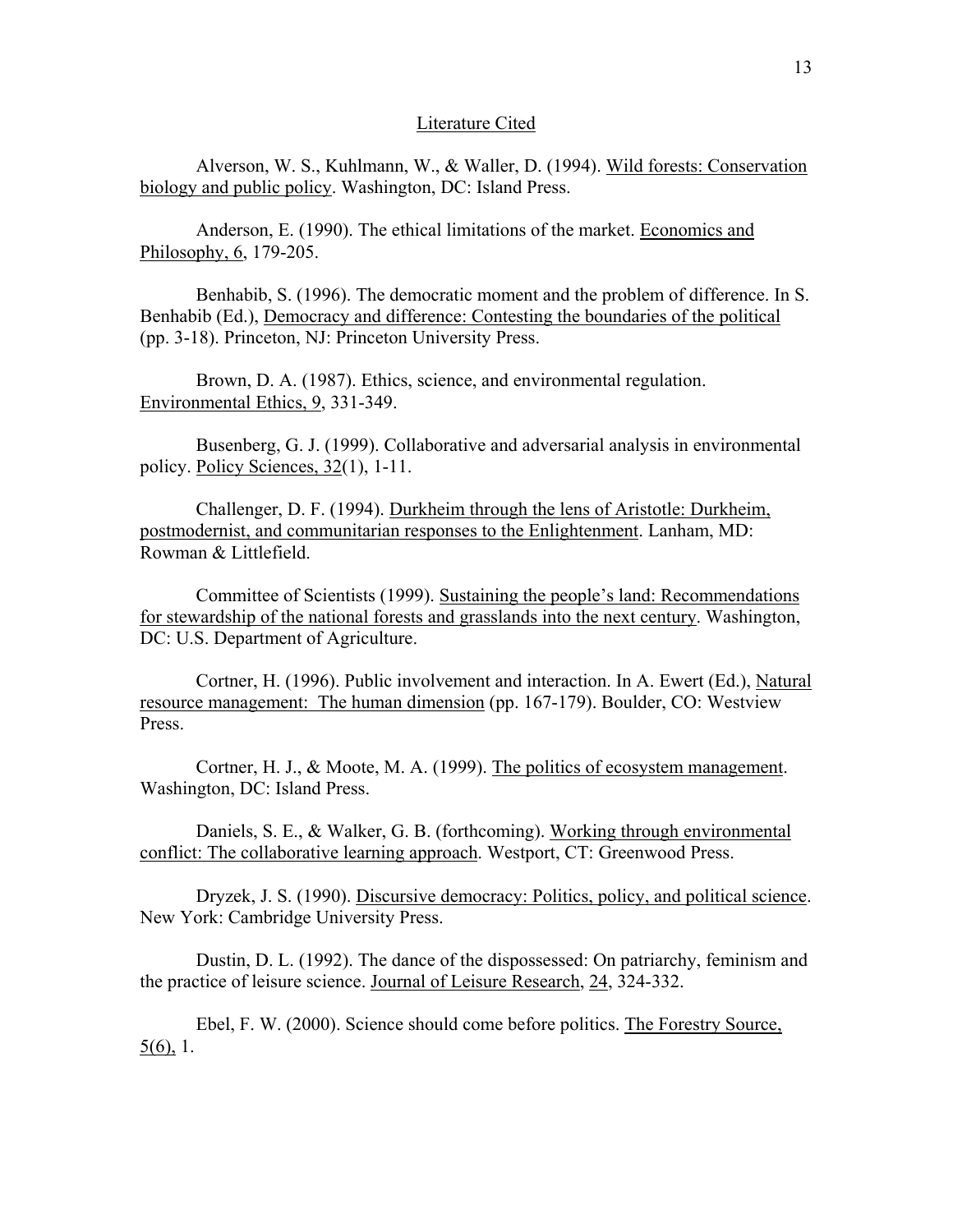Elster, J. (1998). Deliberative democracy. New York: Cambridge University **Press**.

 Healey, P. (1997). Collaborative planning: Shaping places in fragmented societies. Vancouver, BC: University of British Columbia Press.

 Kemmis, D. (1990). Community and the politics of place. Norman, OK: University of Oklahoma Press.

 Lauber, T. B., & Knuth, B. A. (1998). Refining our vision of citizen participation: Lessons from a moose reintroduction proposal. Society and Natural Resources, 11, 411- 424.

 Norton, B. G. (1991). Toward unity among environmentalists. New York: Oxford University Press.

Putnam, R. (2000). Bowling Alone: The collapse and revival of American community. New York: Simon & Schuster.

Sagoff, M. (1998). Aggregation and deliberation in valuing environmental public goods: A look beyond contingent pricing. Ecological Economics, 24, 213-230.

 Sagoff, M. (1988). Some problems with environmental economics. Environmental Ethics, 10(Spring), 55-74.

 Selin, S., & Chavez, D. (1995). Developing a collaborative model for environmental planning and management. Environmental Management, 19(2), 189-195.

 Stanley, M. (1990). The rhetoric of the commons: Forum discourse in politics and society. In H. W. Simons (Ed.), The rhetorical turn: Invention and persuasion in the conduct of inquiry (pp. 238-257). Chicago: University of Chicago Press.

 Susskind, L. E., Levy, P. F., & Thomas-Larmer, J. (1999). Negotiating environmental agreements: How to avoid escalating confrontations, needless costs, and unnecessary litigation. Washington, DC: Island Press.

 Thomas, J. W., & Burchfield, J. (1999). Comments on "the religion of forestry: scientific management. Journal of Forestry, 97(11), 10-13.

 Wellman, J. D., & Tipple, T. J. (1990). Public forestry and direct democracy. The Environmental Professional, 12, 77-86.

 Williams, B. A., & Metheny, A. R. (1995). Democracy, dialogue, and environmental disputes: The contested languages of social regulation. New Haven, CT: Yale University Press.